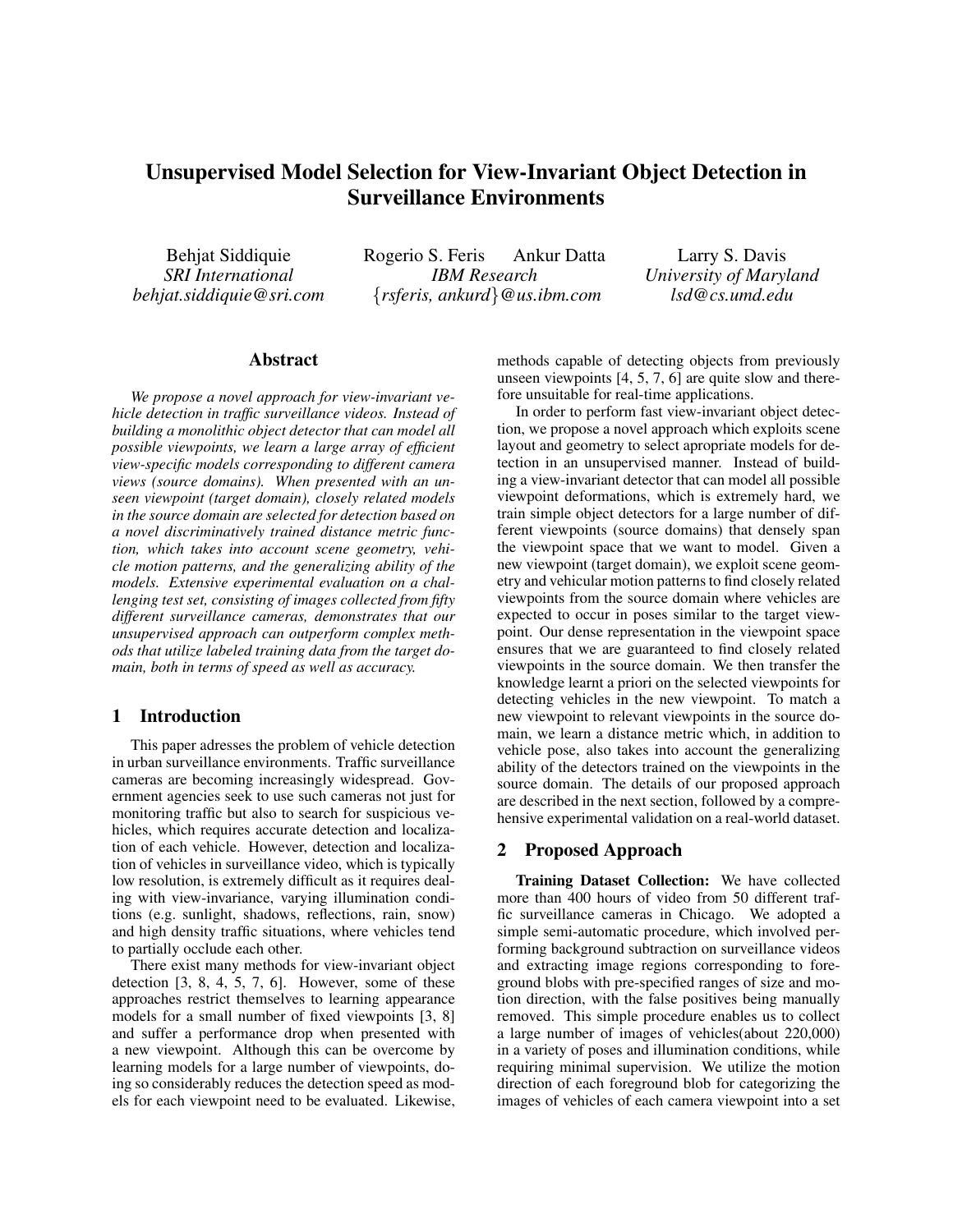of clusters. The clustering leads to a categorization of the training images into a two level hierarchy, where the first level of categorization is according to the camera viewpoint and the second level is based on the motiondirection within each camera viewpoint. Since all the camera viewpoints are distinct, each leaf node of our hierarchy consists of training images of vehicles in a distinct pose. On an average, each camera viewpoint has about two clusters, resulting in a total of about 100 clusters(leaf nodes of the hierarchy) which is an extremely diverse collection of vehicles in different poses.

Object Pose Parametrization:We parametrize the pose of the vehicles within each cluster, in terms of their zenith ( $\phi$ ) and the azimuthal angles ( $\theta$ ) with respect to the camera. The zenith angle can be estimated based on the position of the horizon and the azimuthal angle can be approximated by the motion direction of vehicles with respect to the camera.

*Horizon Estimation:* We estimate the position of the horizon in each camera view. Since our task is that of detecting vehicles in a traffic surveillance setting, our images consist of urban environments, which enables us to utilize the inherent structure present in such scenes to infer their 3D geometry. We use the recently proposed, geometric image parsing approach [1] by Barinova et al. which has attained the best performance on the task of horizon estimation, on two different urban datasets.

*Motion Pattern Estimation:* For each camera viewpoint, we estimate the direction of motion of vehicles appearing in that scene. For this purpose, we collect a five minute(∼ 9000 frame) video clip of the scene. We found that a clip of this duration is sufficient for capturing the regular motion patterns that occur at an intersection. We follow an approach similar to that of Yang et al. [9], who employ a clustering based method for discovering motion patterns in video. The clusters so obtained represent the different directions of motion of vehicles appearing in the scene. We represent each cluster by the dominant direction of motion of the points within it and by its location in the image plane.

The pose of a vehicle can be defined in terms of its azimuthal angle  $\theta$  and the zenith angle  $\phi$  with respect to the camera. We assume there is no camera roll, as it can be easily rectified based on our estimation of the horizon. One can represent the variation in the pose of vehicles within a particular motion cluster of a camera viewpoint, in terms of the ranges of the zenith and azimuthal angles of the vehicles appearing in it. We define  $(u_c, v_c)$  as the optical center of the camera in the image plane and  $v_0$  as the y-coordinate of the horizon. Let  $v_{min}$  and  $v_{max}$  respectively denote the upper and lower extent of a cluster in the y−direction (Figure 2), then the range of zenith angles  $\phi$  (Figure 1) of vehicles appearing in that cluster can be defined as:

$$
\phi_{\text{max}} = \tan^{-1}\left(\frac{v_{\text{max}} - v_c}{f}\right) + \tan^{-1}\left(\frac{v_c - v_0}{f}\right) \tag{1}
$$

$$
\phi_{\min} = \tan^{-1}\left(\frac{v_{\min} - v_c}{f}\right) + \tan^{-1}\left(\frac{v_c - v_0}{f}\right) \tag{2}
$$



Figure 1: The zenith angle of a vehicle w.r.t. the camera.

where  $f$  is the focal length of the camera. Here the assumption is that the optical center of the camera  $(v<sub>c</sub>)$ lies below the location of the horizon in the image plane  $(v_0)$ . The equations are similar in case the reverse is true. Note that these equations are valid even when the image plane is not perpendicular to the horizon. We also compute the maximum ( $\theta_{max}$ ) and minimum ( $\theta_{min}$ ) directions of motion of vehicles with respect to the camera, based on the optical flow, and use them to approximate the azimuthal angles of vehicles within the motion cluster (Figure 2). Hence the pose of the vehicles appearing in a cluster  $c_i$  can be represented in terms of the range of their zenith angles with respect to the camera  $(A_i = [\phi_{max} \phi_{min}]$  and the range of the direction of motion with respect to the camera  $(\mathbf{Z_i} = [\theta_{max} \ \theta_{min}]).$ 

Transferring Object Detection Models: During the training phase we build models for recognizing vehicles in a variety of poses that are present in different camera viewpoints (source domains). As described previously, our training dataset has been categorized into a two level hierarchy, with each leaf node representing vehicles traveling in a specific direction as seen from a particular camera viewpoint. We train a Deformable Parts Model (DPM) [3] based object detector  $DPM_s$ corresponding to each leaf-node cluster  $c_s$ . While we chose DPM based detectors because they have consistently achieved the best performance on several object recognition benchmarks [2], our approach allows for using any off-the-shelf object recognition system.

Given a video captured from a previously unseen camera viewpoint (target domain), we first estimate the position of the horizon and compute the motion patterns of vehicles appearing in the scene. Corresponding to each cluster  $c_i$ , we then compute the range of azimuthal angles  $A_i$  and the range of zenith angles  $Z_i$ . Since our source data contains a large number of camera viewpoints each of which contains vehicles moving in multiple directions, we have DPM based object detectors trained for a large number of possible poses. Hence for each motion cluster  $c_i$  in the target view, we simply select the object recognition model from the source view that is likely to contain vehicles in the same pose and directly use it to detect vehicles in the target view. As discussed earlier, the vehicle pose is a function of the direction of motion of vehicle with respect to the camera  $A_i$  and the zenith view direction  $Z_i$ . While choosing a motion cluster  $c_j$  in the source domain, apart from the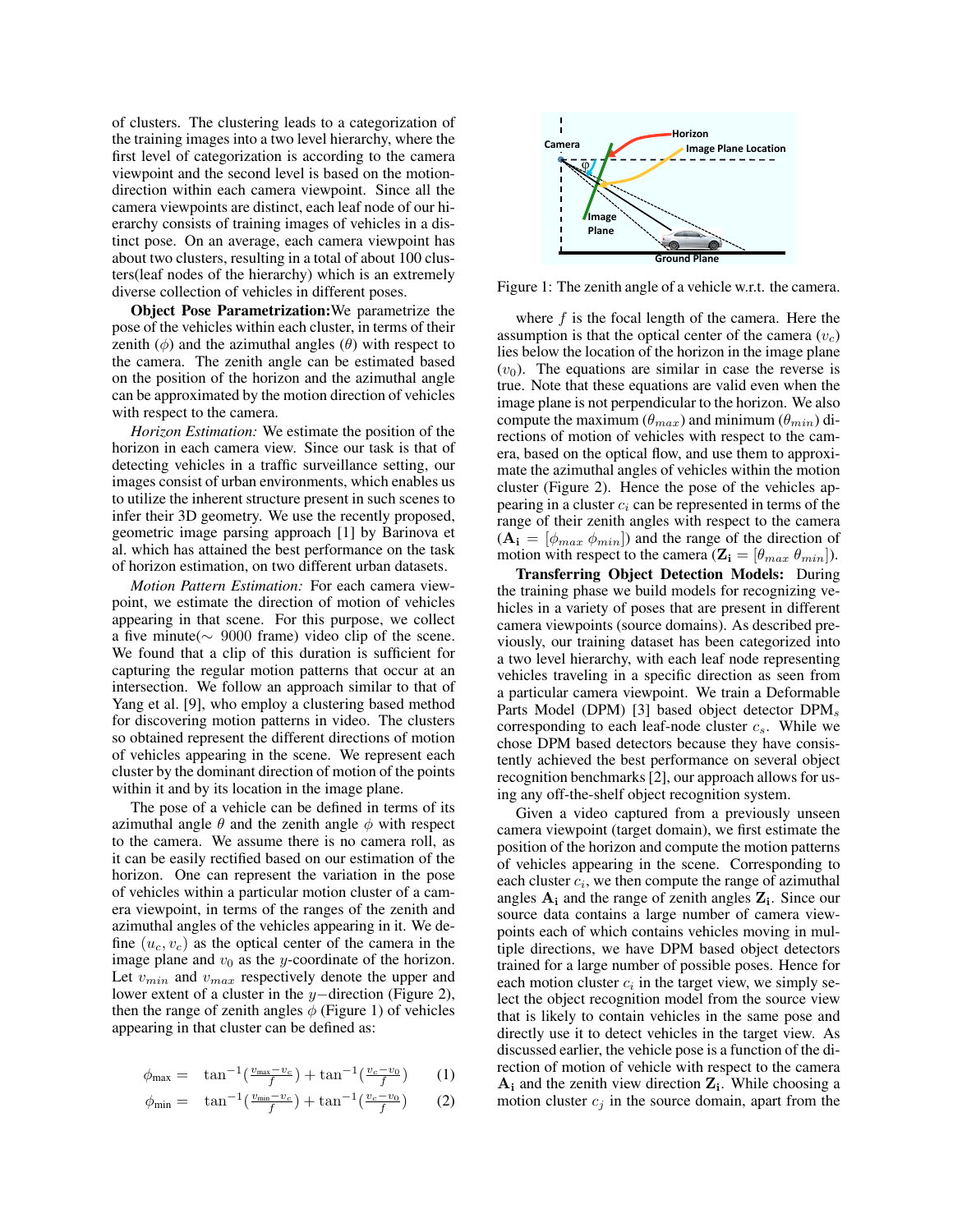

Figure 2: Camera Viewpoint Parametrization: The range of the azimuthal angles of a vehicle w.r.t. the camera ( $\theta_{max}, \theta_{min}$ ).  $v_{max}$  and  $v_{min}$  denote the max. and min. y-coordinates of the motion cluster, determining the range of the zenith angles of the vehicles (Eq. 1,2).

vehicle pose, another important consideration is the size of the training set used for learning  $DPM_i$ . In general, training on a larger amount of data, leads to a better generalization. Based on all these factors, given a cluster  $c_i$  in the target domain, we can choose a cluster  $c_j$ in the source domain  $S$  and transfer its object recognition model  $DPM_i$  for detecting vehicles in the source domain according to the following criterion:

$$
\text{DPM}_j = \arg \min_{j \in \mathcal{S}} w_a ||\mathbf{A_i} - \mathbf{A_j}||_2
$$

$$
+ w_z ||\mathbf{Z_i} - \mathbf{Z_j}||_2 + w_s \left(1 - \frac{|S_j|}{|S_{max}|}\right) \quad (3)
$$

where  $w_a$ ,  $w_z$  and  $w_s$  are the relative weights assigned to the difference in the azimuthal direction A, the difference in the motion direction Z and the relative size of the training dataset  $|S|$  corresponding to cluster  $c_j$ . These weights are chosen by cross-validation.  $|S_j|$ is the cardinality of the training set of cluster  $c_i$  and  $(|S_{max}| = 20000)$  is the cardinality of the largest cluster. The third term is a penalty term which attempts to avoid selecting DPM models trained on small amounts of data by penalizing them. While our approach is exceedingly simple, our experiments demonstrate that given a large and diverse set of source domains  $S$ , our approach can outperform a DPM based object detector that utilizes labeled data from the target domain.

#### 3 Experiments and Results

In order to evaluate our approach, we collected a test dataset consisting of about 3000 images obtained from the same set of 50 cameras that were used for collecting the training data. In order to evaluate our unsupervised model selection approach, we adopt a leave-oneout scheme, where each stage involves treating a particular camera viewpoint as the target domain and the remaining cameras as the source domains. Given a target camera viewpoint, the most appropriate object detection models are chosen from the source domain according to the distance criterion (Equation (3)); we refer to this approach as Unsupervised Model Selection (*UMS*). We follow the same experimental protocol that was used in the PASCAL VOC 2006 challenge. Different models are compared based on the Average Precision (AP) of their precision-recall curve on the test set.

Comparison to Target-Domain Models: We compare the performance of our approach (UMS) against three different methods - *Local-DPM* and *Global-DPM* - that utilize training data from the target domain, and a DPM based model trained on the PASCAL VOC 2007 training set. In *Local-DPM*, for each camera viewpoint, we build two component DPM models for each motion cluster in the viewpoint. These models are then evaluated on test images captured from the same viewpoint. The *Local-DPM* method represents the performance of the DPM object recognition model which has access to training data from the target domain. In the case of *Global-DPM*, we utilize all the training images from each camera viewpoint to learn a DPM based object recognition model. The number of components in *Global-DPM* was set to eight as it resulted in the best performance. The *Global-DPM* approach, in addition to training data from the target domain, also utilizes training data from all the other source domains. The results are shown in Figure (3a). We can see that *UMS* which is unsupervised w.r.t. the target domain, outperforms *Local-DPM* and *Global-DPM*, which utilize labeled training data from the target domain. While it may seem surprising that our approach can outperform *Local-DPM*, which has access to training data from the target domain, the size of the local training dataset plays an important role. In some cases a model trained on a slightly different viewpoint but with a larger amount of training data can outperform a model trained on the same viewpoint. At the other extreme, simply learning a model from the entire training data might also be suboptimal as indicated by the performance of *Global-DPM*, which is slightly less than *UMS*. We conjecture that *Global-DPM* is disadvantaged by its grouping of the components based on the aspect ratio of training images instead of a more semantic criterion(e.g. the viewpoint/motion-cluster hierarchy used by us).

*UMS* also offers a significant speedup over viewinvariant methods which attempt to learn appearance models of all viewpoints simultaneously, such as *Global-DPM* or the discriminative mixture-oftemplates [4]. *UMS* selects a two component local DPM model corresponding to each motion cluster in a viewpoint. Each camera viewpoint contains two motion clusters on average, hence *UMS* requires evaluation of four DPM components resulting in a speedup by a factor of two over *Global-DPM*, which consists of an eight component DPM model.

We also compare our approach to a DPM model trained on the *car* class of the PASCAL VOC 2007 training set [2]. However, its performance was substantially poor compared to models learnt using our training data (Figure 3a). While this is not a completely fair comparison, it demonstrates that training on high quality in-domain data can have a significant impact on performance, and that our approach offers an effective mechanism for transferring information from a closely related source domain to the target domain.